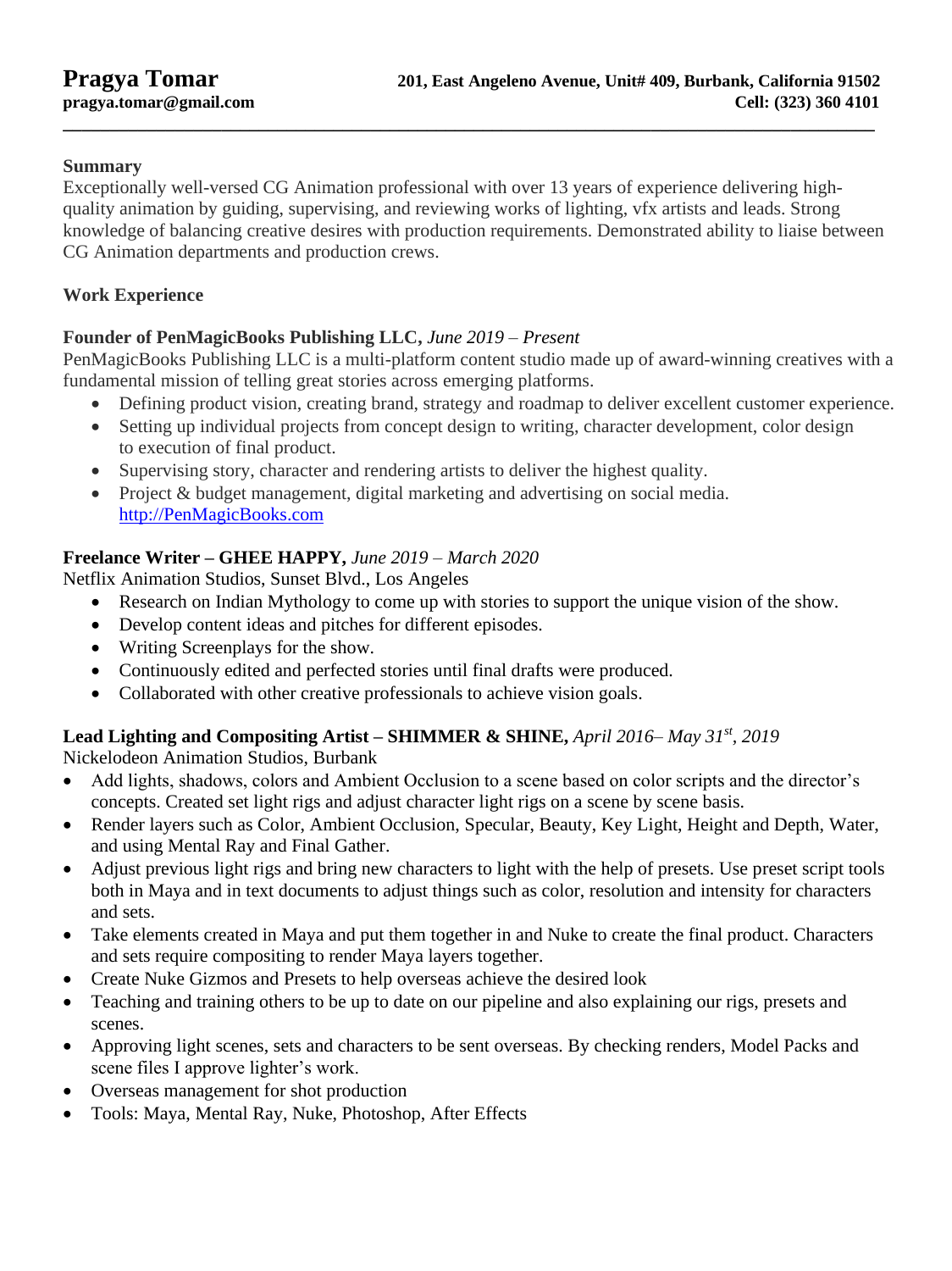#### **Lead Lighting, Compositing and Texturing Artist - WALLY KAZAM**

Nickelodeon Animation Studios, Burbank (Oct 2012– April 2016)

- Responsible for Lighting and Compositing for the show
- Provide key light rigs for sets and characters with presets for lighting overseas
- Setting up Nuke Example comps and Gizmos for Compositing shots overseas
- Shot retakes in house for enhanced CG lighting, Compositing, Texturing and FX
- Texturing sets, characters and props and review/approve overseas assets
- Created Maya FX rigs for first season, however this show transitioned to 2d FX
- Troubleshooting overseas rendering issues
- Generate documentation for lighting pipeline as it develops
- Tools: Maya, Mental Ray, Nuke, Body paint, Photoshop, After Effects

**Adjunct Professor** –Intermediate 3d Animation Shepherd University, Los Angeles (Aug 2012-Jan 2013)

**Adjunct Professor** –Intermediate 3d Animation New York Film Academy, Burbank (Aug 2012-Jan 2013)

### **Compositor, Stereo - KUNG FU PANDA**

Technicolor, Burbank (May 2011 – Sep 2011)

• Tools used: Nuke, Photoshop

# **Compositor, Stereo - STAR WARS EPISODE 1, TRANSFORMERS – 3**

Prime Focus, Hollywood (November 2010 – May 2011)

• Tools used: Fusion, Nuke, Photoshop

### **Lighting and Compositing Artist - OPEN SEASON 3**

Reel FX, Dallas, TX (Jan 2010 - May 2010)

• Tools used: Maya, Mental Ray, Nuke

# **Lighting Technical Director - CLOUDY WITH A CHANCE OF MEATBALLS**

Sony Pictures Image Works, Culver City (February 2009 - August 2009) • Tools used: Katana, Arnold ray-tracing renderer

# **Assistant Technical Director – Lighting** - **A CHRISTMAS CAROL**

Image Mover's Digital, Novato, CA (November 2008 - February 2009)

- Lighting/Compositing & Stereoscopic Conversion
- Tools used: Maya, IMD's proprietary tool Reactor, Maya (Lighting tool), Nuke

#### **Assistant Technical Director – Lighting - BOLT**

Walt Disney Feature Animation, Burbank (March 2008 - October 2008)

- Lighting, Compositing & Stereoscopic Conversion
- Tools used: Maya, Disney proprietary Software Lumiere, Shake, Paint 3d

#### **Key skills and strength**

- Lighting, Compositing, Texturing, Rendering, CG look development, Visual FX for feature films and TV shows.
- Writing Children Picture Books, Middle Grade and Short Stories
- Strong interpersonal skills and work efficiently in a team environment
- Proven ability to learn a studio's pipeline in a short time and produce high quality work
- Creative, technical and artistic problem solving
- Writing Children Picture Books, Middle Grade and Short Stories